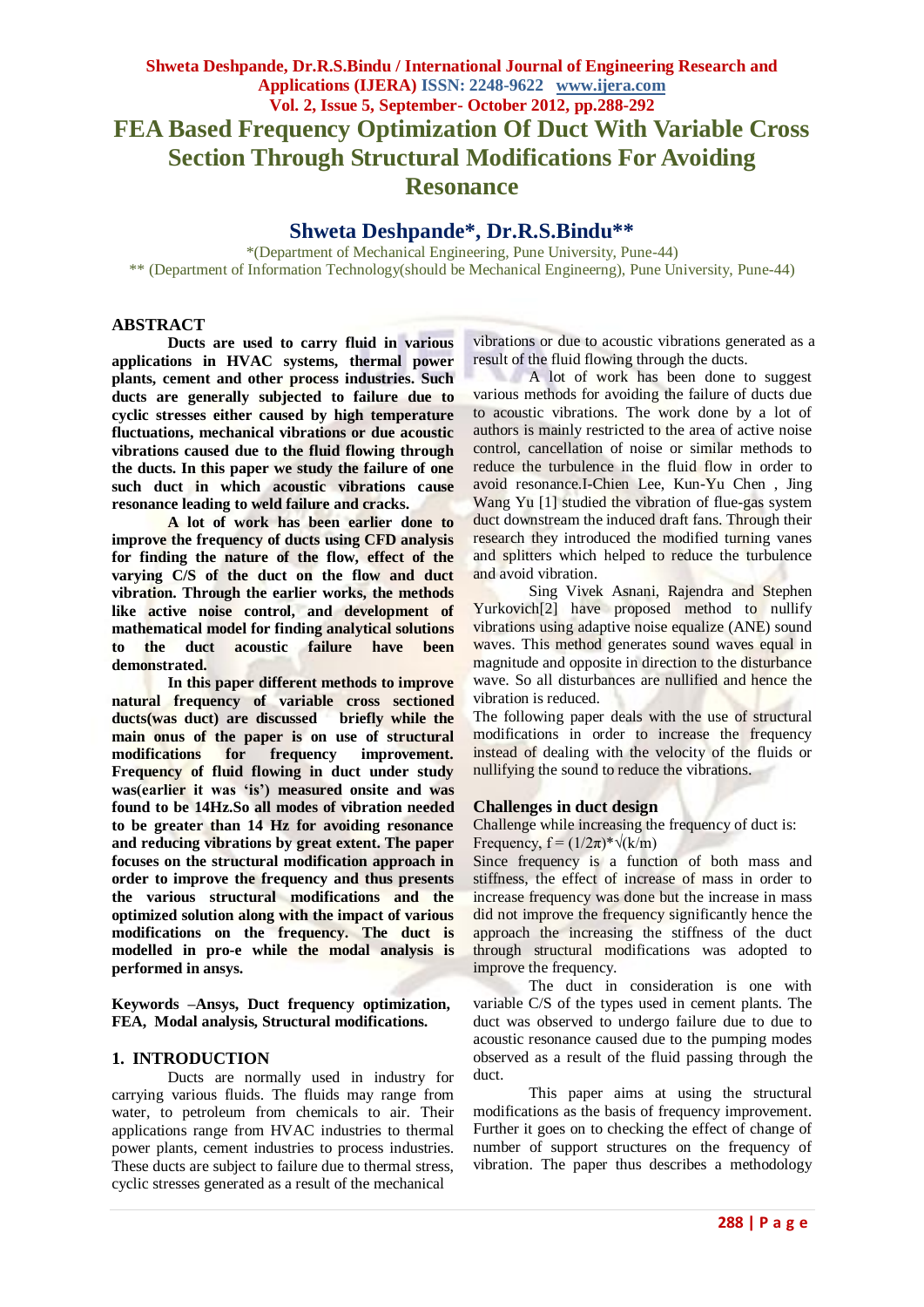# **Shweta Deshpande, Dr.R.S.Bindu / International Journal of Engineering Research and Applications (IJERA) ISSN: 2248-9622 www.ijera.com Vol. 2, Issue 5, September- October 2012, pp.288-292**

using modal analysis in ansys for improvement of frequency of the duct above 14 Hz to avoid resonance.

# **2. METHODOLOGY AND ANALYSIS**

The duct is one with variable cross section as shown in FIGURE 1 :



Fig 1 : Duct layout.

### **2.1 FEA approach**

1) Modelling of duct with its support is done in Pro-E

2) Element used for meshing are 10 node tetrahedron 3) 10 node tetrahedron element is used for leg support meshing.

4) Sizing for tetrahedron element for duct is 0.05 m. **3.**

5) All the support are fixed from bottom. 6) Finding out all modes of vibration in Hz for

baseline model 7) Finding out all modes of vibration with structural

modifications i.e. addition of the triangular supports. 8) Repeating step 10 till the frequency of the duct is not greater than 14 Hz which is the frequency of the

fluid flowing through the duct. 9) Performing convergence analysis for the selected optimized solution in order to demonstrate stable solution.



Fig 2 : Pro-E model

### **2.2 Meshing of the model**

Meshing is the method of dividing the model into the number of element to obtain the good accuracy in the analysis. As the number of element increases the accuracy of analysis increases. In this paper meshing size is taken as 0.05 m for duct and the support structure.



Fig 3 : Meshing of the model

# **4. ANALYSIS OF BASE MODEL AND THE STRUCTURAL MODIFICATIONS**

Analysis of the base model reveals that the  $1<sup>st</sup>$  modal frequency is around 4Hz.Hence the duct fails. The structural modifications are suggested to improve the frequency above 14 Hz. The iterations done are with 1, 2, 3 sets of triangular support structures.



Fig 4: Original Model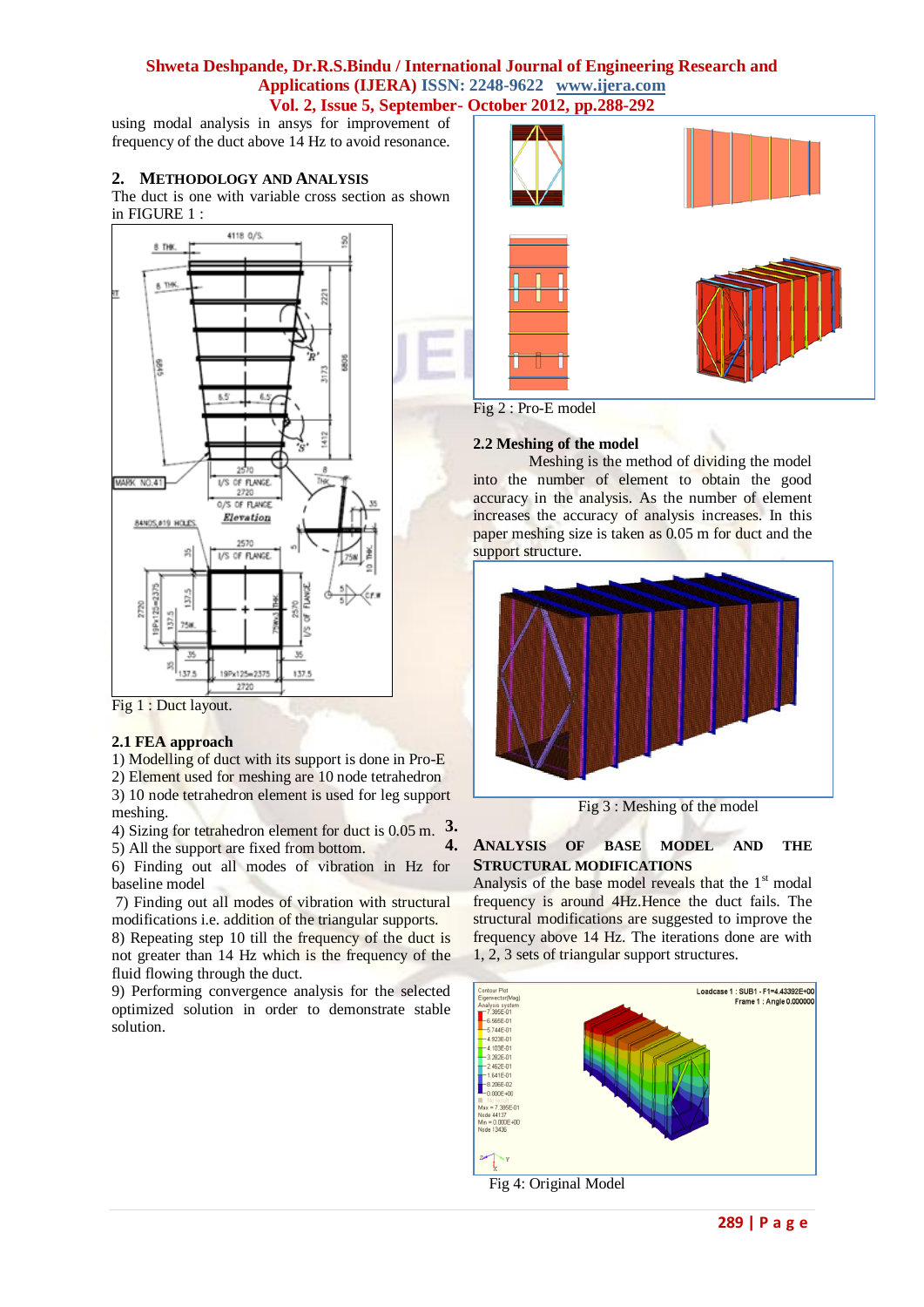# **Shweta Deshpande, Dr.R.S.Bindu / International Journal of Engineering Research and Applications (IJERA) ISSN: 2248-9622 www.ijera.com**

**3.1 Iteration I with 1 set of triangular support** 



Fig 5 : CAD geometry with 1 set of triangular structures.



Fig 6 : Analysis of iteration I

The frequency obtained by  $1<sup>st</sup>$  iteration is 9.45 Hz which is less than 14 Hz hence the structural modifications are added.

# **3.2 Iteration II with 2 sets of triangular support structures**

In the second iteration, the number of structural supports is increased to two at two locations near the duct stiffeners.



Fig 7 : CAD geometry with 1 set of triangular structures.



The frequency obtained by  $2<sup>nd</sup>$  iteration is 12.98 Hz which is less than 14 Hz hence the structural modifications are added.

## **3.3 Iteration III with 3 sets of triangular support structures**







Fig 9 : Analysis of iteration III

The frequency obtained by II iteration is 16.1 Hz which is less than 14 Hz hence the structural modifications are added.

# **3.4 Convergence:**

The convergence of the meshing was studied for iteration 5 to validate the consistency of the FEA results. The element size was varied by generating a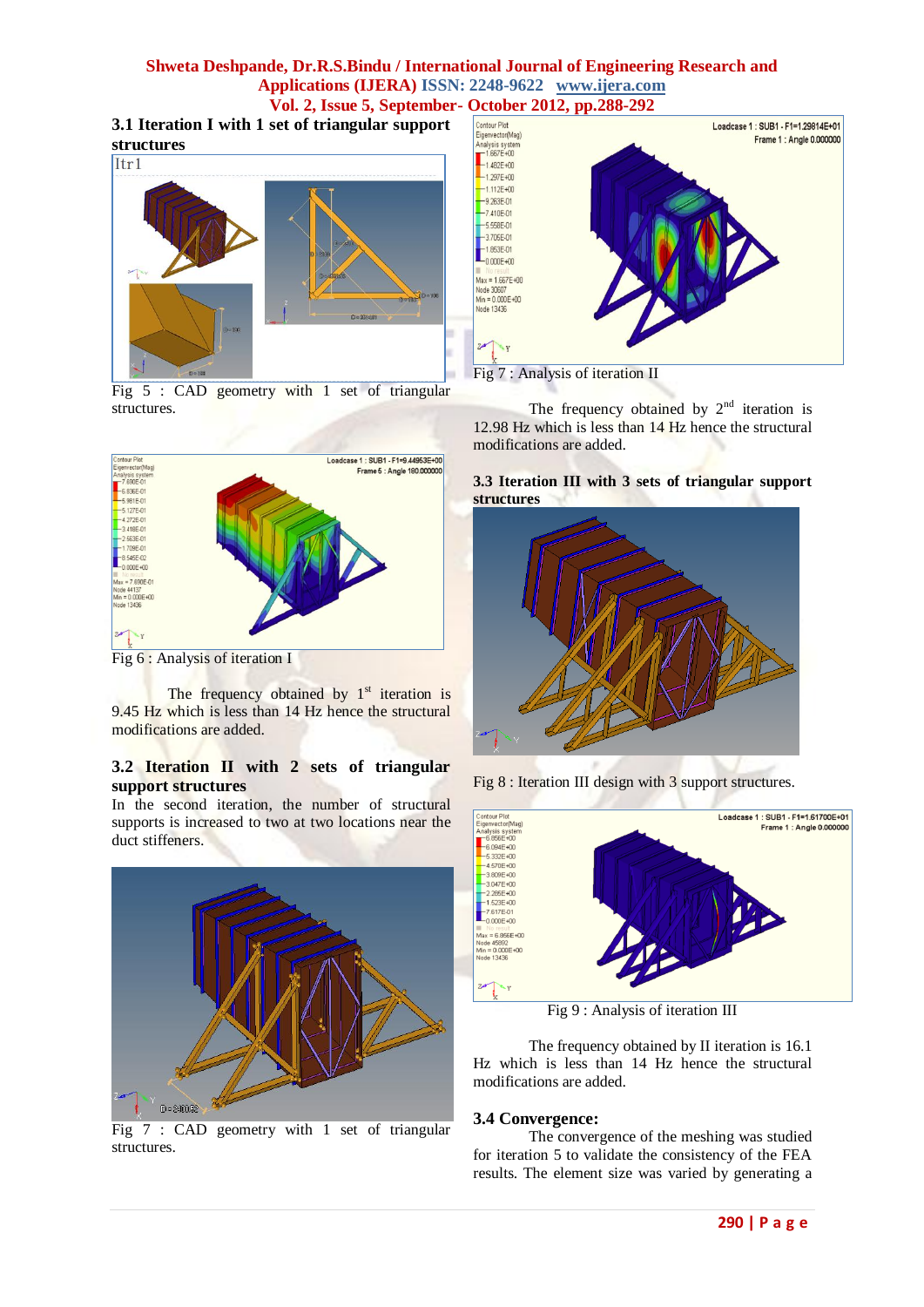# **Shweta Deshpande, Dr.R.S.Bindu / International Journal of Engineering Research and Applications (IJERA) ISSN: 2248-9622 www.ijera.com Vol. 2, Issue 5, September- October 2012, pp.288-292**

coarse mesh initially and then refining the mesh for increasing accuracy.

As the number of nodes varied, the frequency varied and over the finer mesh sizes, the frequency remained almost constant with not much change with respect to the increase in the number of modes.

The following table gives the frequency values V/S the number of nodes also the plots give the frequency at every iteration. The graph of nodes v/S displacement is also plotted.

| Mesh<br>Size(mm) | of<br>No.<br>Elements | Frequency<br>(Hz) | Max<br>displacement<br>(mm) |
|------------------|-----------------------|-------------------|-----------------------------|
| 25               | 206767                | 14.3172           | 0.1773                      |
| 50               | 51540                 | 14.538            |                             |

Table 1: Table of Nodes V/S frequency, Maximum **Displacement** 

| 25  | 206767 | 14.3172 | 0.1773  |
|-----|--------|---------|---------|
| 50  | 51540  | 14.538  | 0.177   |
| 100 | 14486  | 14.65   | 0.17656 |
| 150 | 5846   | 14.6584 | 0.17336 |
| 200 | 4158   | 14.9148 | 0.16661 |

The following graph shows the convergence of the frequency V/S the number of elements.



Fig 10: Convergence of Frequency



Fig 11 : Convergence of Displacement

### **4. RESULTS AND DISCUSSIONS**

Analysis methodology stated above in section 3 helped to conclude that with the increase in the number of the support structures the frequency of vibration improved. Analysis is done and values of lowest modes are compared in graph shown below for the various iterations V/S the modal frequencies. Also the graph of frequency V/S the number of modes for increasing number of supports is also plotted to see the effect of increase of the supports on the frequency. It shows that as the number of supports and their stiffness increases, the frequency also improves.

Table 2 : Frequency V/S Mode for different number if support structure.

|                | Frequency (Hz)    |                      |                      |                      |  |  |
|----------------|-------------------|----------------------|----------------------|----------------------|--|--|
|                | Set of<br>support | 2 Sets of<br>support | 3 Sets of<br>support | 4 Sets of<br>support |  |  |
| <b>Mod</b>     | <b>structures</b> | <b>structures</b>    | structures           | structures           |  |  |
|                | $9.45E + 00$      | $1.30E + 01$         | $1.45E + 01$         | $1.53E + 01$         |  |  |
| $\overline{2}$ | $1.23E + 01$      | $1.38E + 01$         | $1.50E + 01$         | $1.55E + 01$         |  |  |
| 3              | $1.37E + 01$      | $1.46E + 01$         | $1.62E + 01$         | $1.62E + 01$         |  |  |
| $\overline{4}$ | $1.38E + 01$      | $1.48E + 01$         | $1.72E + 01$         | $1.71E + 01$         |  |  |
| 5              | $1.57E + 01$      | $1.62E + 01$         | $1.81E + 01$         | $1.88E + 01$         |  |  |
| 6              | $1.61E + 01$      | $1.73E + 01$         | $1.87E + 01$         | $1.92E + 01$         |  |  |



Fig 12 : Frequency Vs/S modes for diff support sets